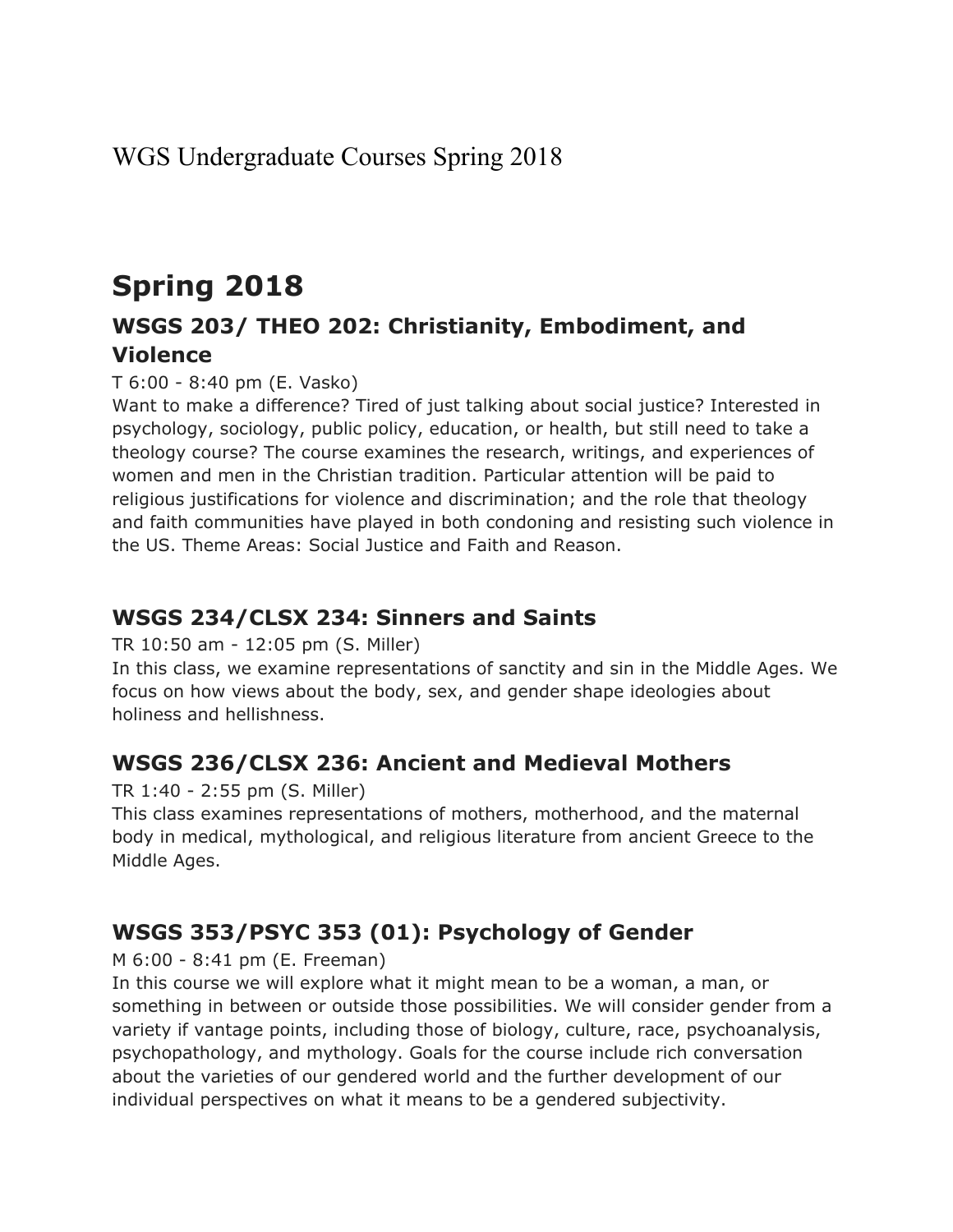## **WSGS 422/COMM 421: Communication and Gender**

#### TR: 1:40 - 2:50 pm (P. Arneson)

Examines research addressing differences and similarities in male and female communication styles in a variety of contexts, ranging from personal to social to work relationships, with attention given to philosophical and narrative understandings of what it means to be male and female persons. Theme Area: Social Justice.

### **WSGS 428W/ENGL 428W Black Women's Fiction**

#### TR 1:40 - 2:55 pm (K. Glass)

How did nineteenth-century black women writers record their versions of reality and visions of a democratic future? Why do their writings on race and gender remain relevant to twenty-first century readers? These and other questions will guide our discussions, as we explore black women's literary tradition, the historical contexts in which it emerged, and the dialogue between literature, politics, and music. The reading list emphasizes intersectional identity and includes works by Frances Harper, Harriet Jacobs, and Harriet Wilson. Students in the course will acquire a nuanced understanding of African-American literature and cultural expression. Fulfills the University writing-intensive course requirement; and the Theme Area of Diversity.

# **WGS Graduate Courses Spring 2018 WSGS 522/COMM 521: Communication and Gender**

#### TR: 1:40 - 2:50 pm (P. Arneson)

Examines research addressing differences and similarities in male and female communication styles in a variety of contexts, ranging from personal to social to work relationships, with attention given to philosophical and narrative understandings of what it means to be male and female persons. Theme Area: Social Justice.

## **WSGS 549/ENGL 549: Women Writers and the Literary Marketplace**

#### M: 6:00 - 8:40 pm (F. Barrett)

This course will consider the changing shape of the US literary marketplace across the nineteenth century, as more and more women begin to seek print publication. Writing to his publisher in January of 1855, Nathaniel Hawthorne complains about the "damned mob of scribbling women," whose work he felt would negatively impact reception of his own novels and stories. Reading works by both male and female writers, this course will consider what